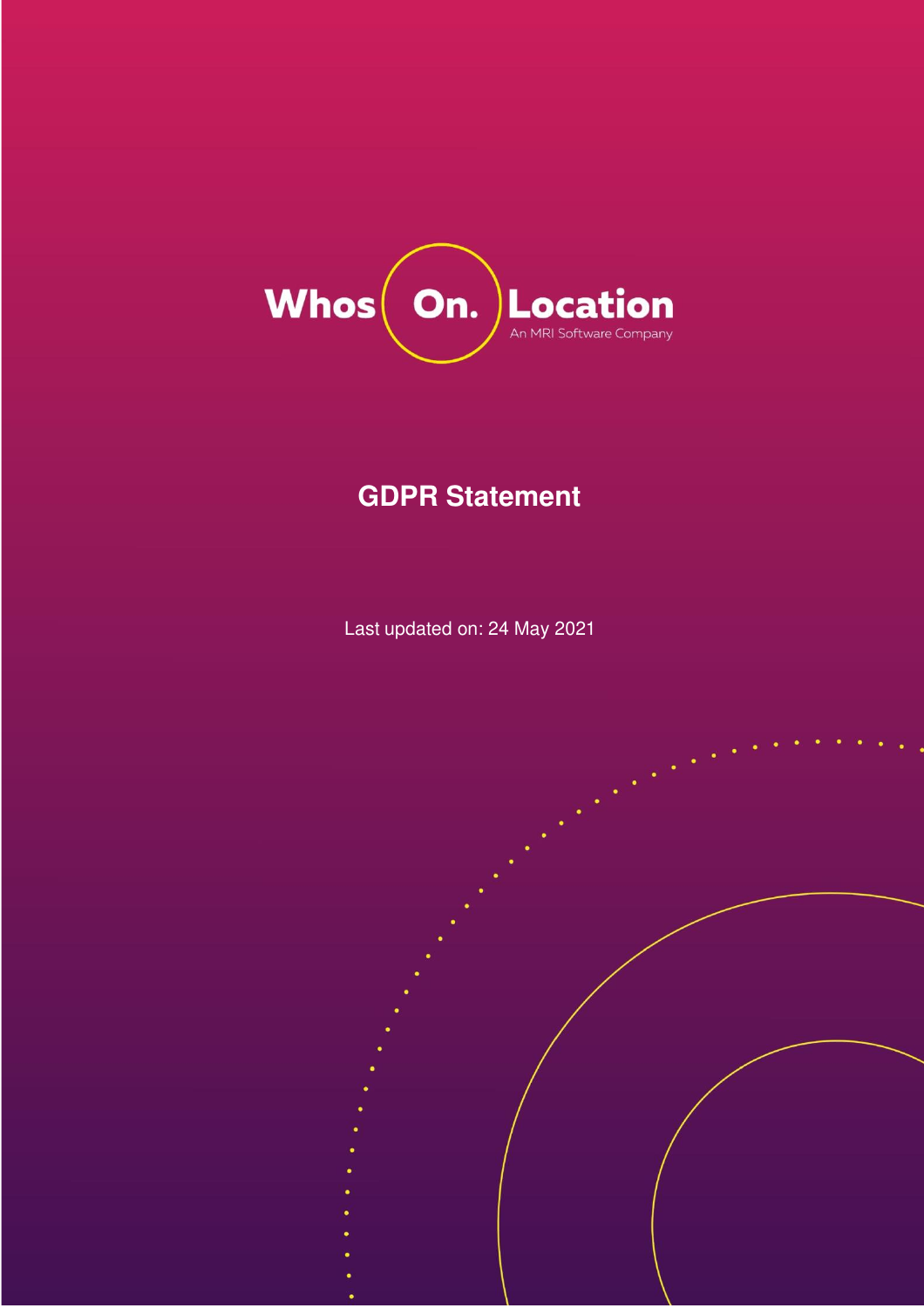**WhosOnLocation's approach has always been with a strong commitment to privacy, security, compliance and transparency. This approach includes our customers' compliance with EU data protection requirements, including those set out in the General Data Protection Regulation ("GDPR"), which was enforceable from May 25, 2018.**

Please note as part of our GDPR program we apply GDPR security and privacy principles to all data not just EU personal data. That way, You will be well positioned with data protection regulatory frameworks around the world.

# **Definitions**

There are several definitions You must be aware of in relation to WhosOnLocation's compliance with GDPR. The most important is the difference between a 'Data Controller' and a 'Data Processor'. Below we provide You with clarity on both, along with other definitions, as this is extremely important to avoid some ambiguity about responsibilities.

# **Data Controller**

The Data Controller is an individual or legal entity that determines (controls) the purposes and the means of the processing of personal data about a Data Subject (a visitor, employee, or contractor). This determination can be done alone or jointly with others.

If You are a user of our visitor, contractor, employee, or evacuation management services, You, our customer, will be the 'Data Controller' and WhosOnLocation will be acting on our customer's behalf and will therefore be acting as our customer's "Data Processor".

WhosOnLocation is also a Data Controller as it collects and processes its customers data for sales, service delivery, invoicing, customer relationship management and direct marketing.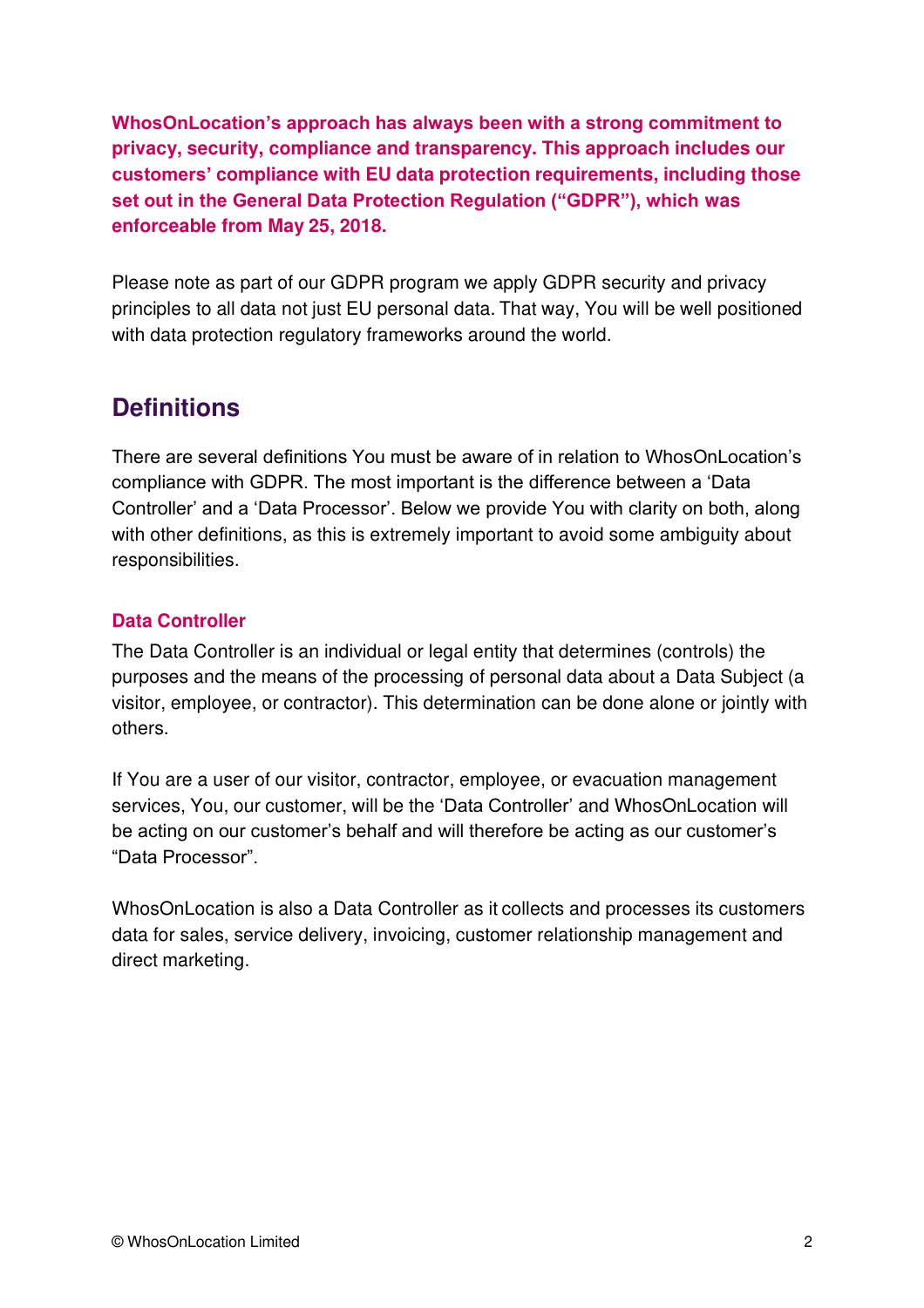#### **Data Processor**

A Data Processor is responsible for processing personal data on behalf of a Data Controller. In the context of our Customers use of our services Data Processor means Us, WhosOnLocation Limited.

As the Data Processor our details are:

WhosOnLocation Limited Level 2, 181 Vivian Street Te Aro Wellington 6011 New Zealand

#### Legal Registration Identifiers:

- Company Number: 1504552
- NZBN Number: 9429035439646

## Contact Details

- Australia: 1300 106 541
- Canada: (800)-501-1761
- New Zealand +64 (04) 891 0886
- United Kingdom: 0808 189 1412
- United States: (800)-501-1761
- Global: +64 4 891 0886

Email: [info@whosonlocation.com](mailto:info@whosonlocation.com)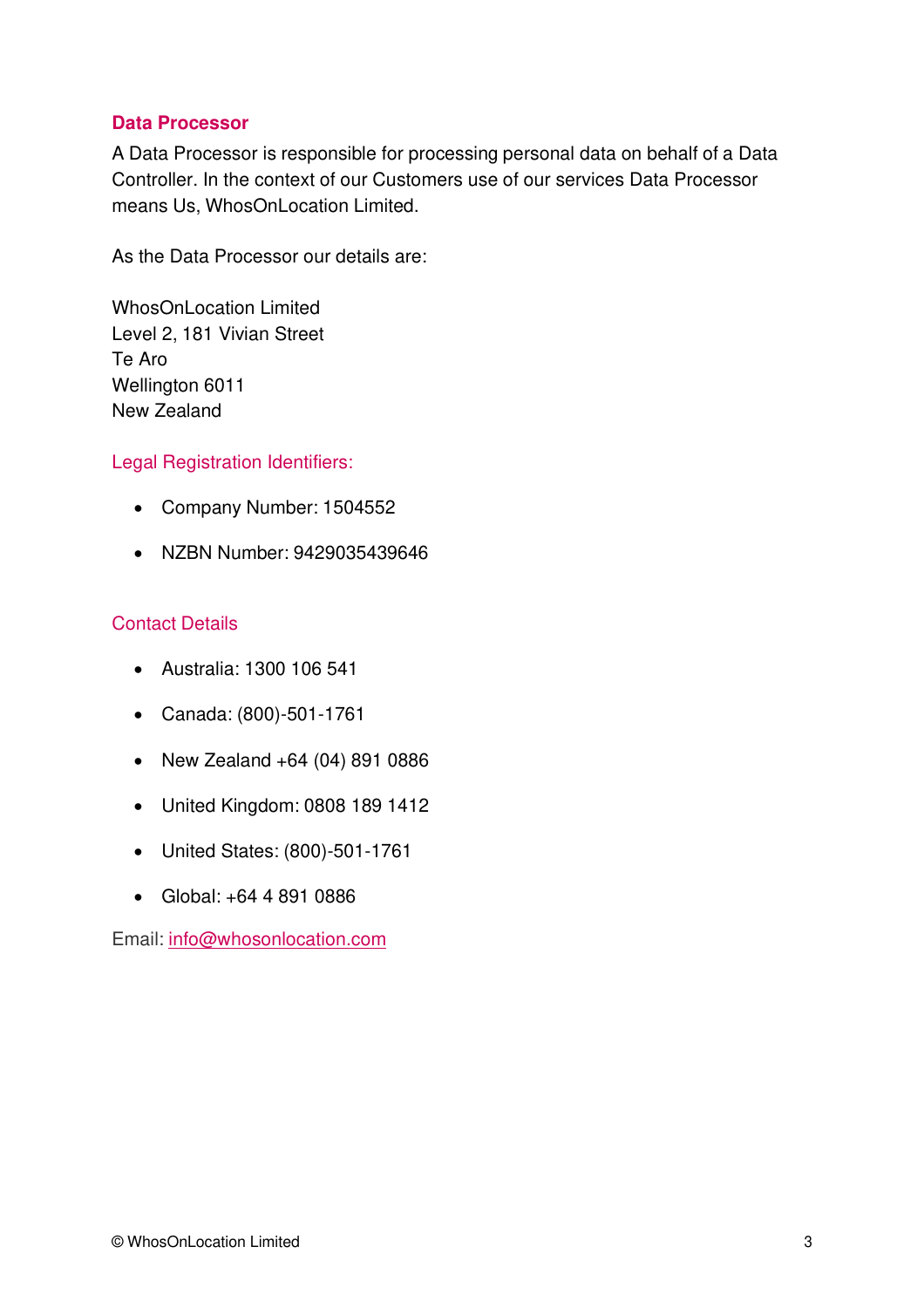#### **Data Subject**

A Data Subject means the 'visitor', or contractor, or employee who has data about them collected and controlled by the Data Controller; (Name, organization, email, mobile, etc.). The Data Controller may capture data from a Data Subject directly, or the Data Subject may submit data to the Data Controller; but in both cases the Data is captured using our application service.

#### **Personal Data**

The GDPR applies to 'personal data' meaning any information relating to an identifiable person (Data Subject) who can be directly or indirectly identified in particular by reference to that personal data.

We define the scope of Personal Data, both non-sensitive and sensitive, in relation to its capture and use by the Data Controller below.

#### **In-scope Personal Data (non-sensitive)**

The following personal data information from Data Subjects (visitor, employees and contractors) are processed by WhosOnLocation on behalf of the Data Controller:

- Full Name
- Email address
- Cell Phone (Mobile)
- Phone
- Title/Position
- Department
- Organization
- Host (who are they visiting)
- Purpose of visit
- Car parking information (vehicle registration, car park space)
- Records of qualifications and certificates
- ID Verification (ID card type, reference etc.)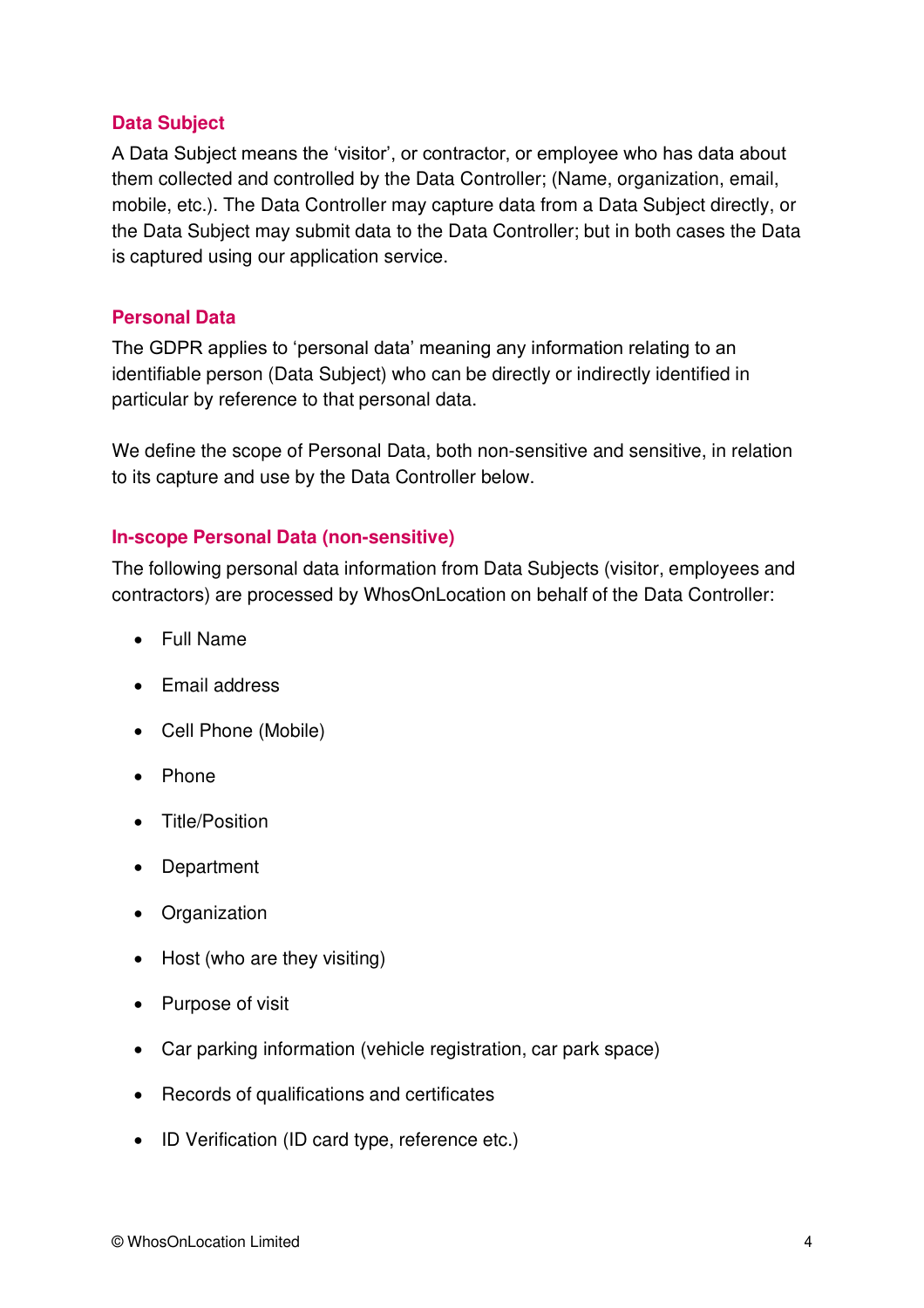- Date and time a visitor, employee, or contractor entered and departed at the site
- Location data

# **In-Scope Personal Data (sensitive)**

- Photo Capture (could identify the ethnicity or religious association of the Data Subject)
- Need Assistance (identifies whether a Data Subject has a disability)

Note: Custom questionnaires can be enabled by the data controller (Customer) to capture any additional information required. Additional personal information may be collected depending on what the data controller requires in these customer questionnaires.

## **The rights of the Data Subject when You, our Customer, are the Data Controller**

WhosOnLocation has documented and will follow its procedure for responding to GDPR requests to support its Data Controller in the event an individual exercises their Data Subject rights: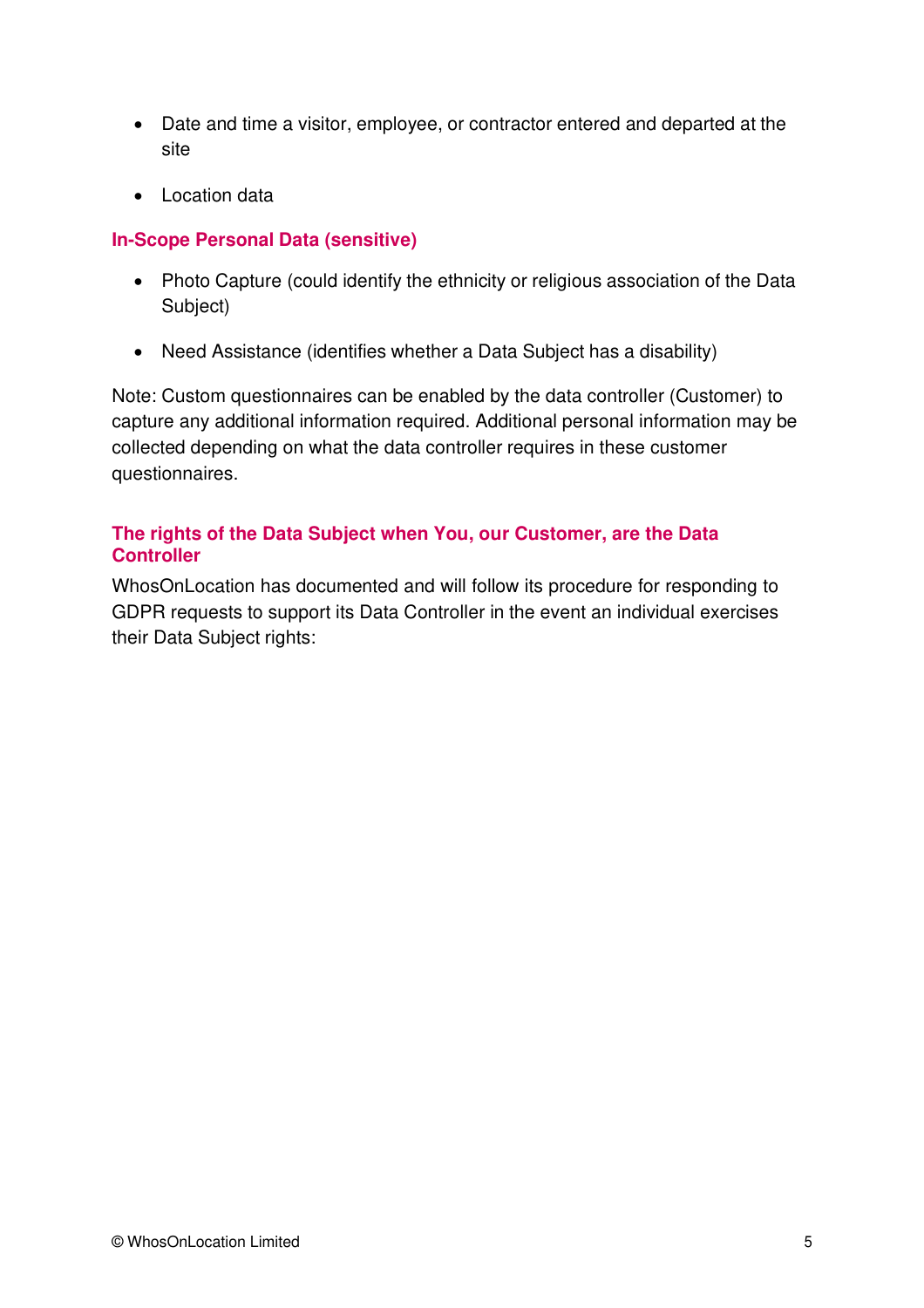| <b>Data Subject</b><br><b>Right</b> | <b>Description</b>                                                                                                                                                                                                                                                                                                                                                                                                                             | <b>How WhosOnLocation</b><br><b>Supports this right</b>                                                                                                                                                                                                                                                                                                                                                                                                                                            |
|-------------------------------------|------------------------------------------------------------------------------------------------------------------------------------------------------------------------------------------------------------------------------------------------------------------------------------------------------------------------------------------------------------------------------------------------------------------------------------------------|----------------------------------------------------------------------------------------------------------------------------------------------------------------------------------------------------------------------------------------------------------------------------------------------------------------------------------------------------------------------------------------------------------------------------------------------------------------------------------------------------|
| The right of<br>access              | Data Subjects have the right to obtain<br>confirmation that their personal data is being<br>processed, access to their personal data and<br>information on the processing.                                                                                                                                                                                                                                                                     | Data Controllers have access<br>to captured data about any<br>Data Subject via the<br>application's reporting tools.<br>Data can be exported and<br>shared with the Data Subject<br>on request.                                                                                                                                                                                                                                                                                                    |
| The right to<br>erasure;            | Personal data shall be erased without undue<br>delay if:<br>the personal data is no longer necessary to<br>achieve the purposes for which it was<br>collected or otherwise processed;<br>the Data Subject withdraws consent;<br>the individual objects to the processing and<br>there is no overriding legitimate interest for<br>continuing the processing;<br>it was unlawfully processed ( <i>i.e.</i> otherwise<br>in breach of the GDPR); | Data controllers (or<br>WhosOnLocation on the data<br>controllers behalf) will be able<br>to delete specific records from<br>their live instance either in bulk<br>or record by record. There is a<br>setting to enable "auto removal<br>of records after x number of<br>days" to automatically remove<br>all visitor information after a<br>certain length of time has<br>passed. Once a record is<br>removed from their live<br>instance, it will no longer be<br>available to be reported on or |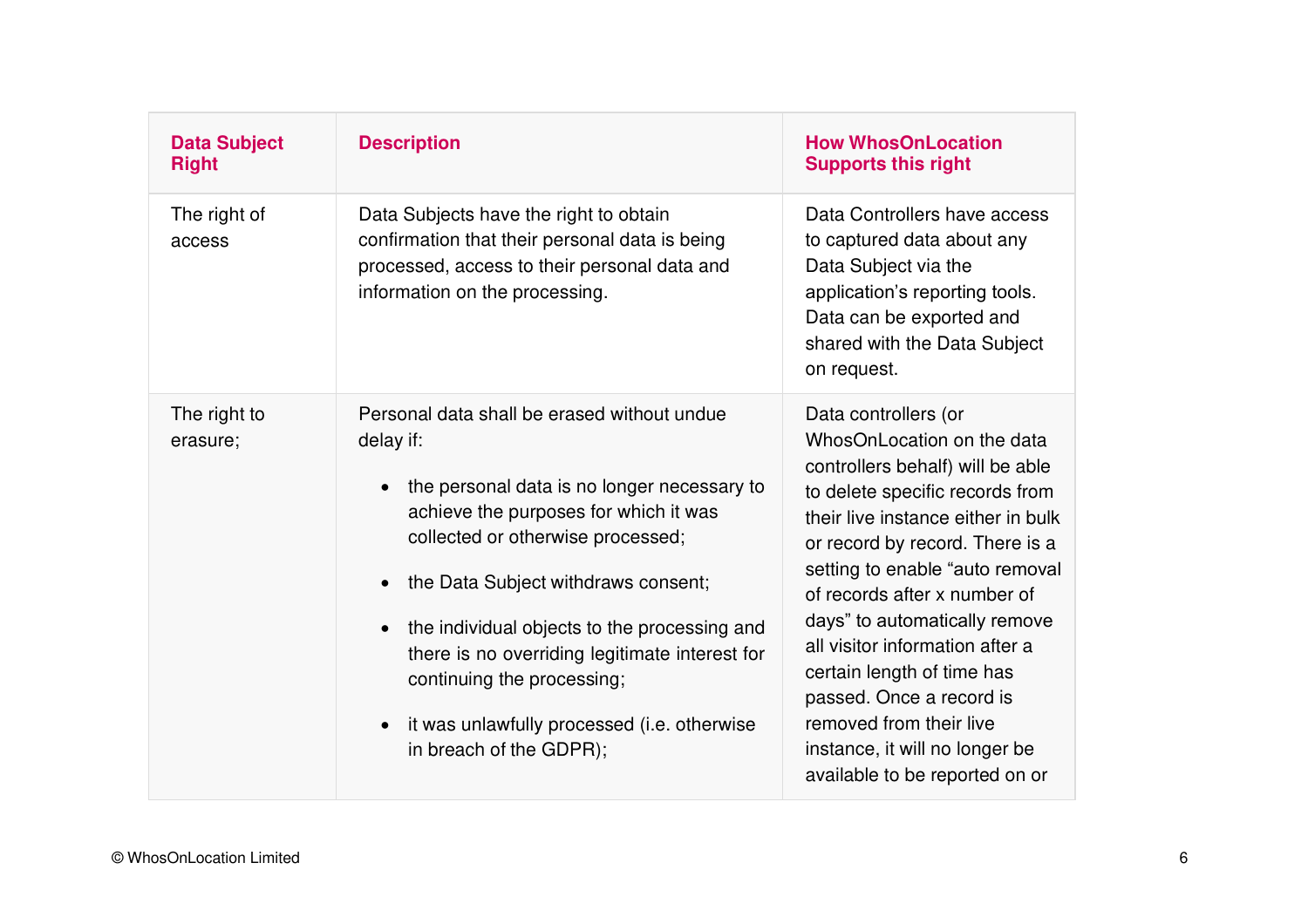|                      | it has to be erased in order to comply with a<br>legal obligation; or<br>it is processed in relation to the offer of<br>information society services to a child | be visible to anyone with<br>access to their<br>WhosOnLocation account                                                                                                                                                                                                                                                                                                                                                                                                     |
|----------------------|-----------------------------------------------------------------------------------------------------------------------------------------------------------------|----------------------------------------------------------------------------------------------------------------------------------------------------------------------------------------------------------------------------------------------------------------------------------------------------------------------------------------------------------------------------------------------------------------------------------------------------------------------------|
| The right to object; | Data Subjects have the right to object to the<br>processing of personal data on grounds of the<br>Data Subject's situation.                                     | WhosOnLocation, as the<br>Data Processor, only<br>perform very high-level<br>metrics on visitor<br>information such as total<br>numbers processed over<br>what time period.<br>Personal data is not<br>processed and used for<br>profiling, direct marketing<br>or research and statistic<br>purposes.<br>However, if a data subject<br>wishes to exercise its right to<br>object, WhosOnLocation or its<br>data controllers can perform<br>the "Right to Erasure" process |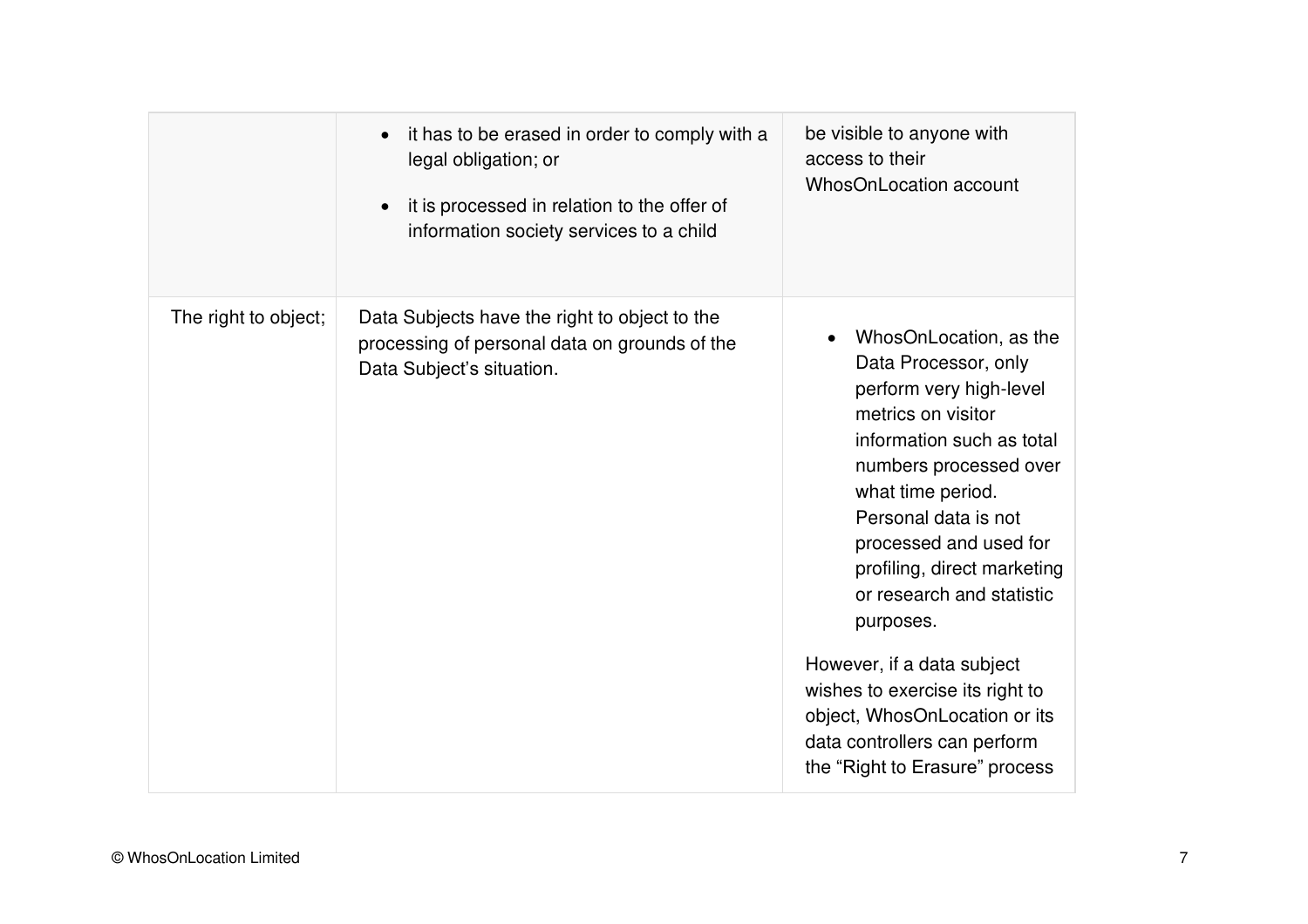|                                |                                                                                                                                                                       | above to permanently delete<br>the personal data so it won't be<br>further processed.<br>Data Controllers can also show<br>a waiver (optionally with<br>signature required) to visitors<br>who You require consent from. |
|--------------------------------|-----------------------------------------------------------------------------------------------------------------------------------------------------------------------|--------------------------------------------------------------------------------------------------------------------------------------------------------------------------------------------------------------------------|
| The right to<br>rectification; | The Data Subject shall have the right to obtain<br>from the controller without undue delay the<br>rectification of inaccurate personal data<br>concerning him or her. | Data Controllers (customers)<br>can rectify personal data stored<br>within the application.                                                                                                                              |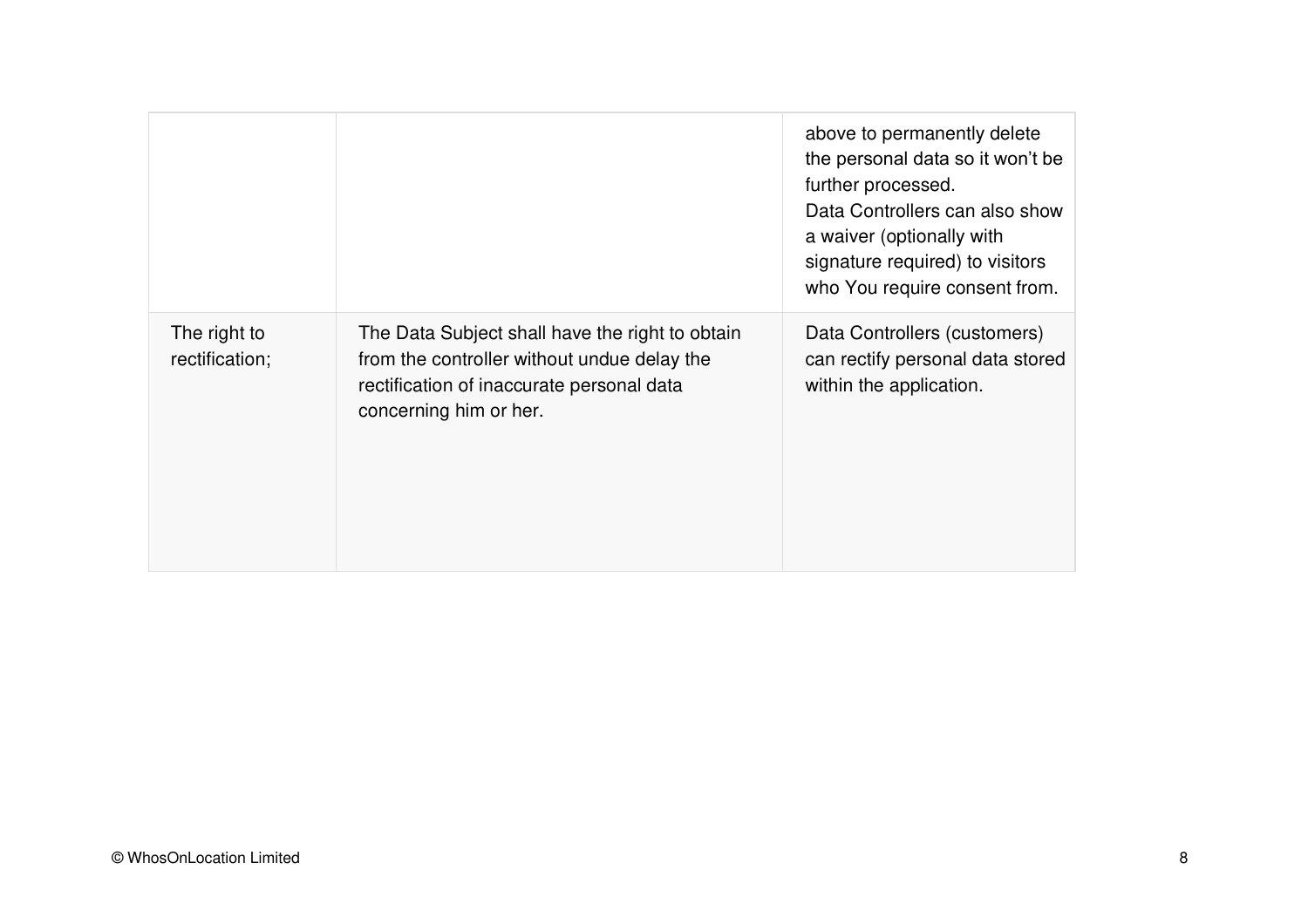| The right to restrict<br>processing; |                                                                                                                                                                                                                                                                                                                                                                             | Allowing site administrators to<br>enable an option for visitors to<br>"Do not remember me" during<br>the sign in process. This will<br>prevent the returning visitor<br>feature for this visitor's<br>subsequent visits. |
|--------------------------------------|-----------------------------------------------------------------------------------------------------------------------------------------------------------------------------------------------------------------------------------------------------------------------------------------------------------------------------------------------------------------------------|---------------------------------------------------------------------------------------------------------------------------------------------------------------------------------------------------------------------------|
| The right to data<br>portability;    | The data subject shall have the right to receive<br>the personal data concerning him or her, which he<br>or she has provided to a controller, in a<br>structured, commonly used and machine-readable<br>format and have the right to transmit those data to<br>another controller without hindrance from the<br>controller to which the personal data have been<br>provided | Data Controllers have access<br>to captured data about any<br>Data Subject via the<br>application's reporting tools.<br>Data can be exported and<br>shared with the Data Subject<br>on request.                           |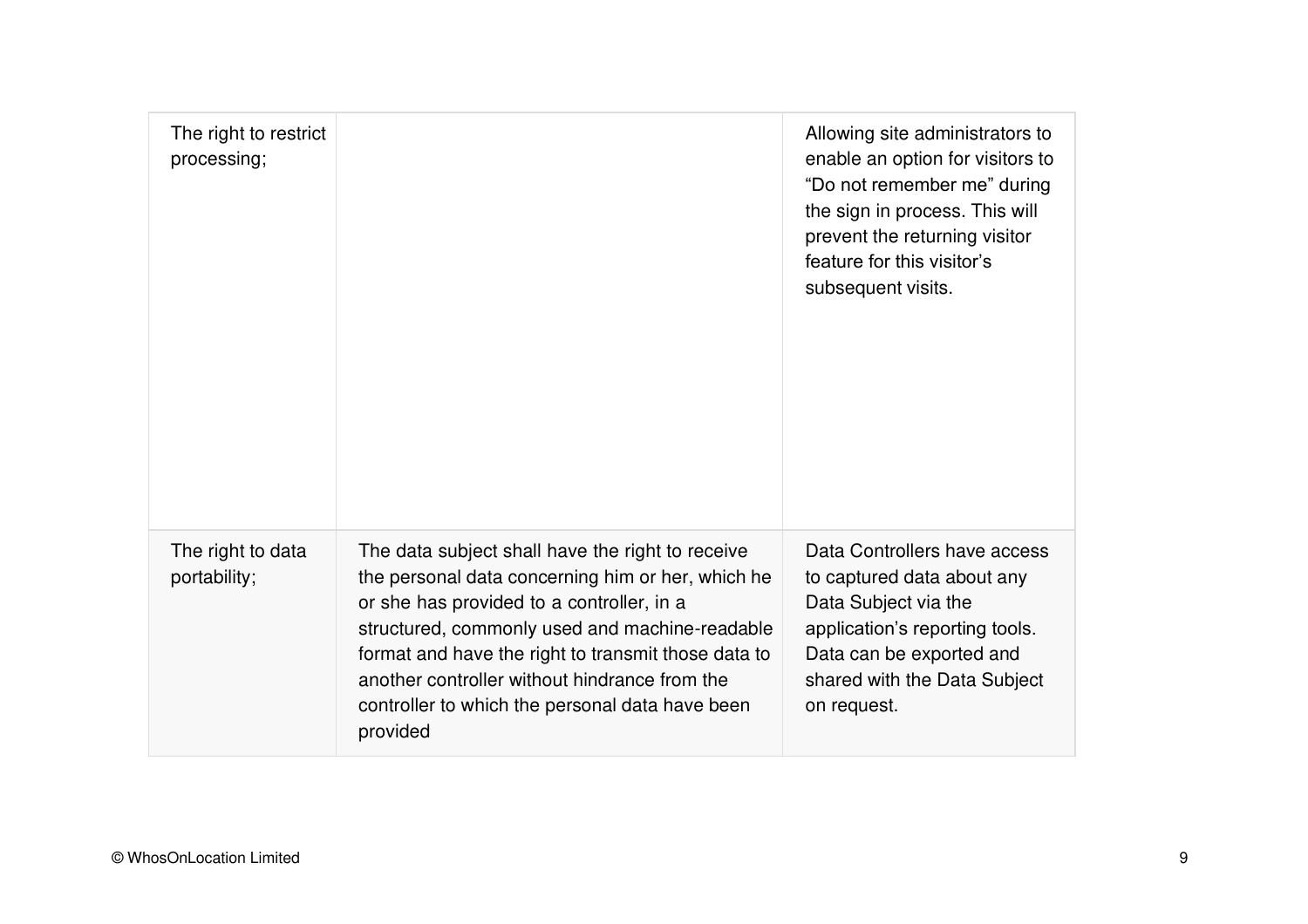| The right not to be<br>subject to<br>automated<br>decision-making<br>including profiling. | The data subject shall have the right not to be<br>subject to a decision based solely on automated<br>processing, including profiling, which produces<br>legal effects concerning him or her or similarly<br>significantly affects him or her. | WhosOnLocation as a data<br>processor does not perform<br>automated decision-making<br>including profiling but data<br>controllers can set up rules that<br>consists of conditions that<br>when met can trigger an action<br>based on the rule being met.<br>There is a reliance on the data<br>controller to ensure any<br>automated individual decision<br>making they perform are in<br>accordance to the GDPR's<br>requirements |
|-------------------------------------------------------------------------------------------|------------------------------------------------------------------------------------------------------------------------------------------------------------------------------------------------------------------------------------------------|-------------------------------------------------------------------------------------------------------------------------------------------------------------------------------------------------------------------------------------------------------------------------------------------------------------------------------------------------------------------------------------------------------------------------------------|
|-------------------------------------------------------------------------------------------|------------------------------------------------------------------------------------------------------------------------------------------------------------------------------------------------------------------------------------------------|-------------------------------------------------------------------------------------------------------------------------------------------------------------------------------------------------------------------------------------------------------------------------------------------------------------------------------------------------------------------------------------------------------------------------------------|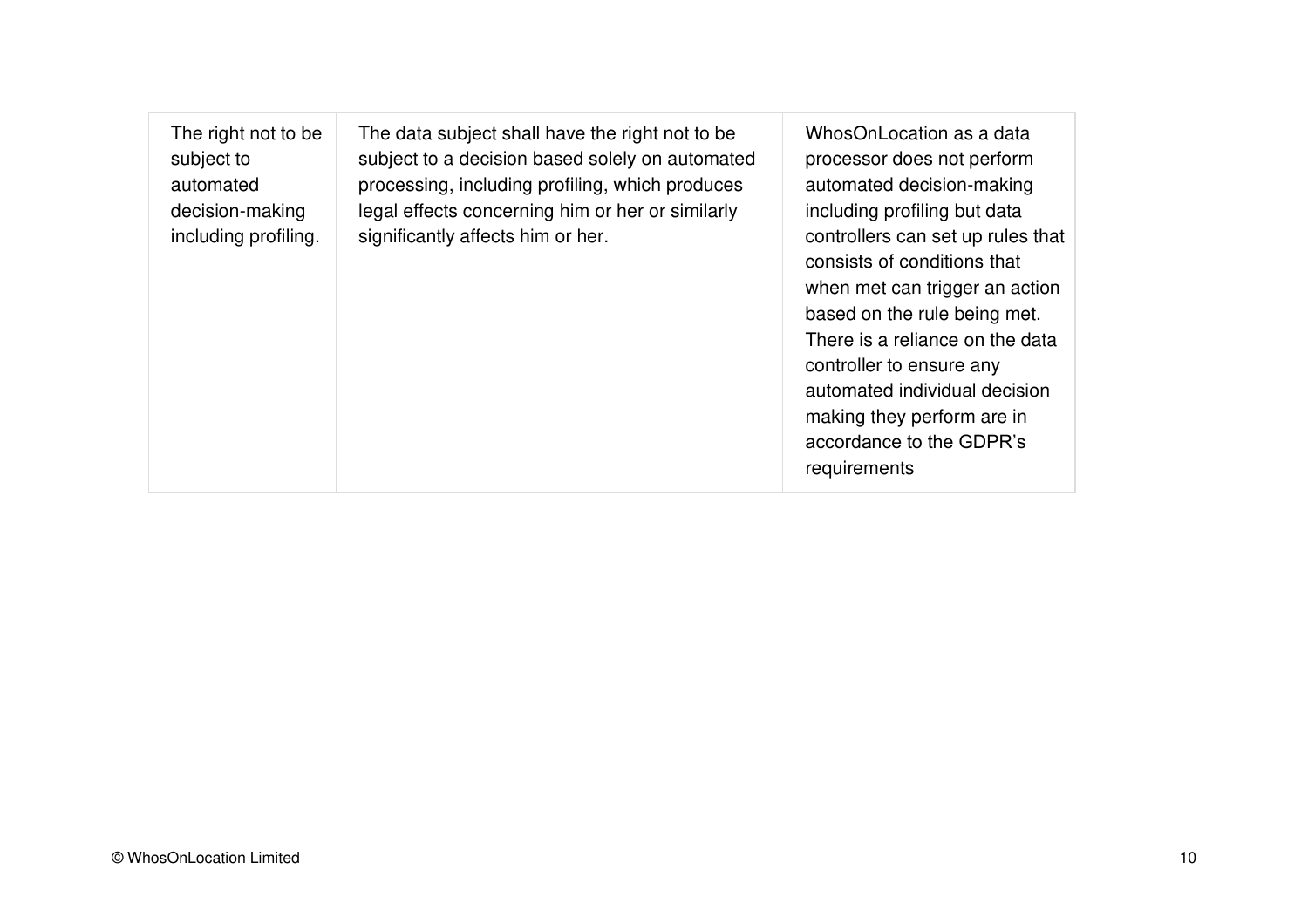#### **Lawfulness processing and Consent**

GDPR specifies the need to have consent obtained before using personal information for specific purposes.

WhosOnLocation does not collect personal information directly from the Data Subjects. It only processes information on behalf of the data controller. The requirement of gaining consent is the responsibility of the data controller. The data controller must ask for the Data Subject's consent prior to collecting any personal information.

WhosOnLocation's customers (data controllers) decide under what circumstances require a waiver (or Privacy Statement) to be acknowledged prior to signing into a location. Once signed in, if a Data Subject (visitor, contractor, or employee) has signed a waiver, the waiver can be shared with that Data Subject if the Data Controller applies 'sharing' settings. The Data Controller can also access a report on specific Data Subject and provide this information to the Data Subject on request.

## **Processing of special categories of personal data**

WhosOnLocation (as the Data Processor) does not process personal data revealing racial or ethnic origin, political opinions, religious or philosophical beliefs, genetic data, health data, sexual orientation data, or trade union membership, for the purpose of uniquely identifying a natural person. However we may process biometric data if the Data Controller captures it as part of their use of the application but only where the Data Subject has given explicit approval prior to such data being captured and processed or any other circumstance permitting such processing under Article 9 of the GDPR.

## **Personal Data Breach Notification**

The GDPR requires the data processor to notify the personal data breach to the data controller without undue delay and to the supervisory authority not later than 72 hours after having become aware of the personal data breach unless it is unlikely to result in a risk to the rights and freedoms of natural persons.

WhosOnLocation's Information Security and Privacy Incident Management process has been updated to ensure that in an event of a data breach, the data controller and supervisory authority are notified within the required period.

The notification will contain relevant information including the nature of the personal data breach and likely consequences of the personal data breach, etc.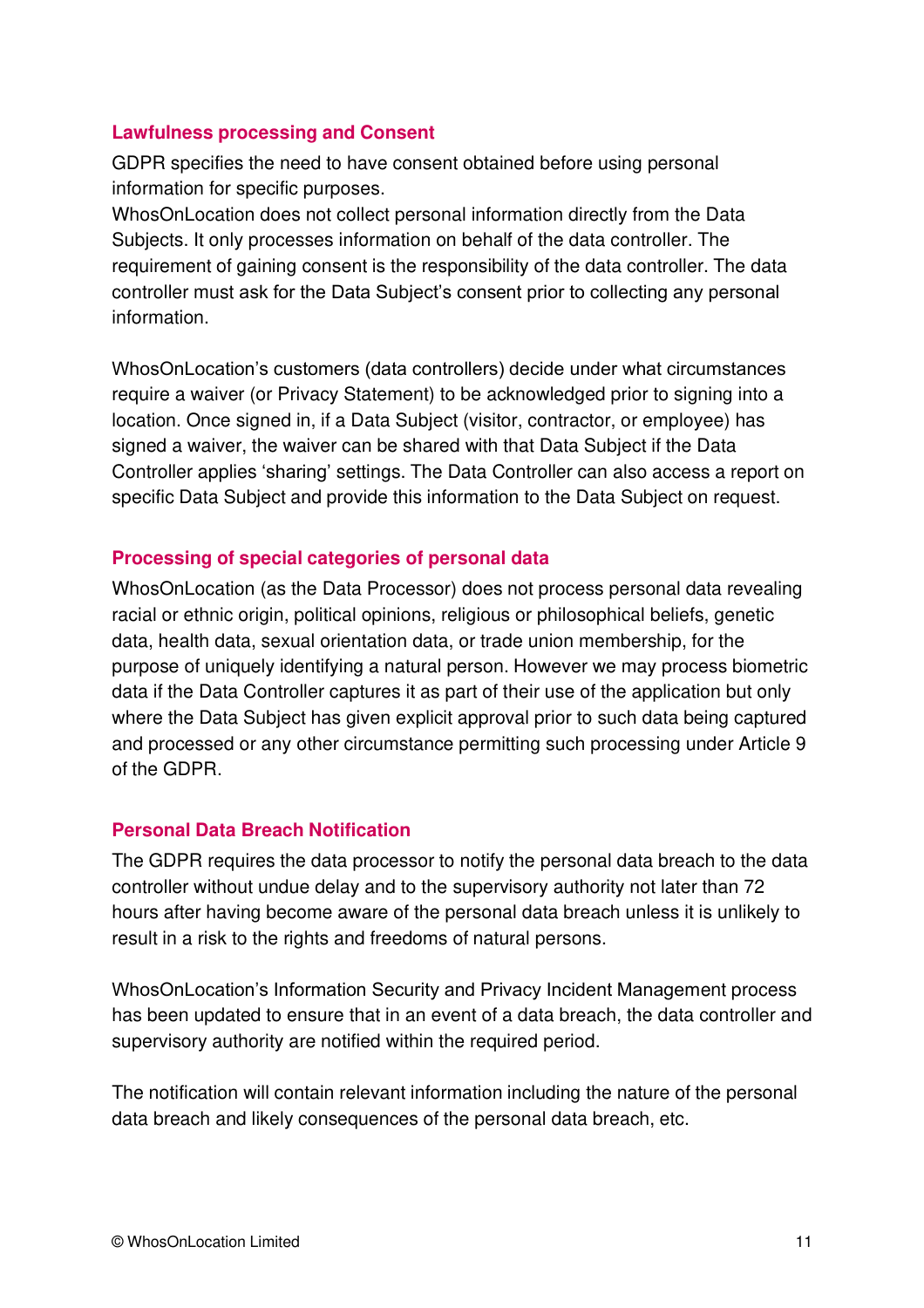# **Transfer of Personal Data to a third country**

International transfers and processing of personal information must fulfil requirements laid down in the GDPR. Data transfers to countries whose privacy arrangements (laws, regulations, official compliance mechanisms) are compliant with GDPR do not require official authorization or specific additional safeguards.

WhosOnLocation's server regions are in United States, United Kingdom, Australia, Canada, Germany and New Zealand.

The European Commission has recognized Canada (commercial organizations), New Zealand, the US (limited to the Privacy Shield framework) as providing adequate protection.

The UK government has committed itself to 'maintaining the stability of data transfer between the EU Member States and the UK' after Brexit, in its [White paper.](https://assets.publishing.service.gov.uk/government/uploads/system/uploads/attachment_data/file/589189/The_United_Kingdoms_exit_from_and_partnership_with_the_EU_Print.pdf)

## **Data Protection by design and by default**

The GDPR specifies the requirement to implement appropriate technical and organizational measures to ensure compliance with GDPR and protect the rights of the Data Subjects.

- WhosOnLocation adheres to security guidelines and standards defined under OWASP and Sarbanes-Oxley Act (SOX).
- 3rd Party Penetration tests and vulnerability scans are routinely run by both WhosOnLocation customers and an independent third party on behalf of WhosOnLocation.
- For physical data hosting, WhosOnLocation chooses data hosts who have ISO 27001 certification.

The GDPR specifies the requirement to implement appropriate technical and organizational measures to ensure a level of security appropriate to the risk, considering the nature, scope, context, purposes of processing and the risk to the rights of freedoms of natural persons.

WhosOnLocation takes technical and organizational security measures such as, but not limited to:

- Secure Application Development in accordance with OWASP guidelines
- 3rd Party Penetration tests and vulnerability scans
- Controls Audit
- Physical Security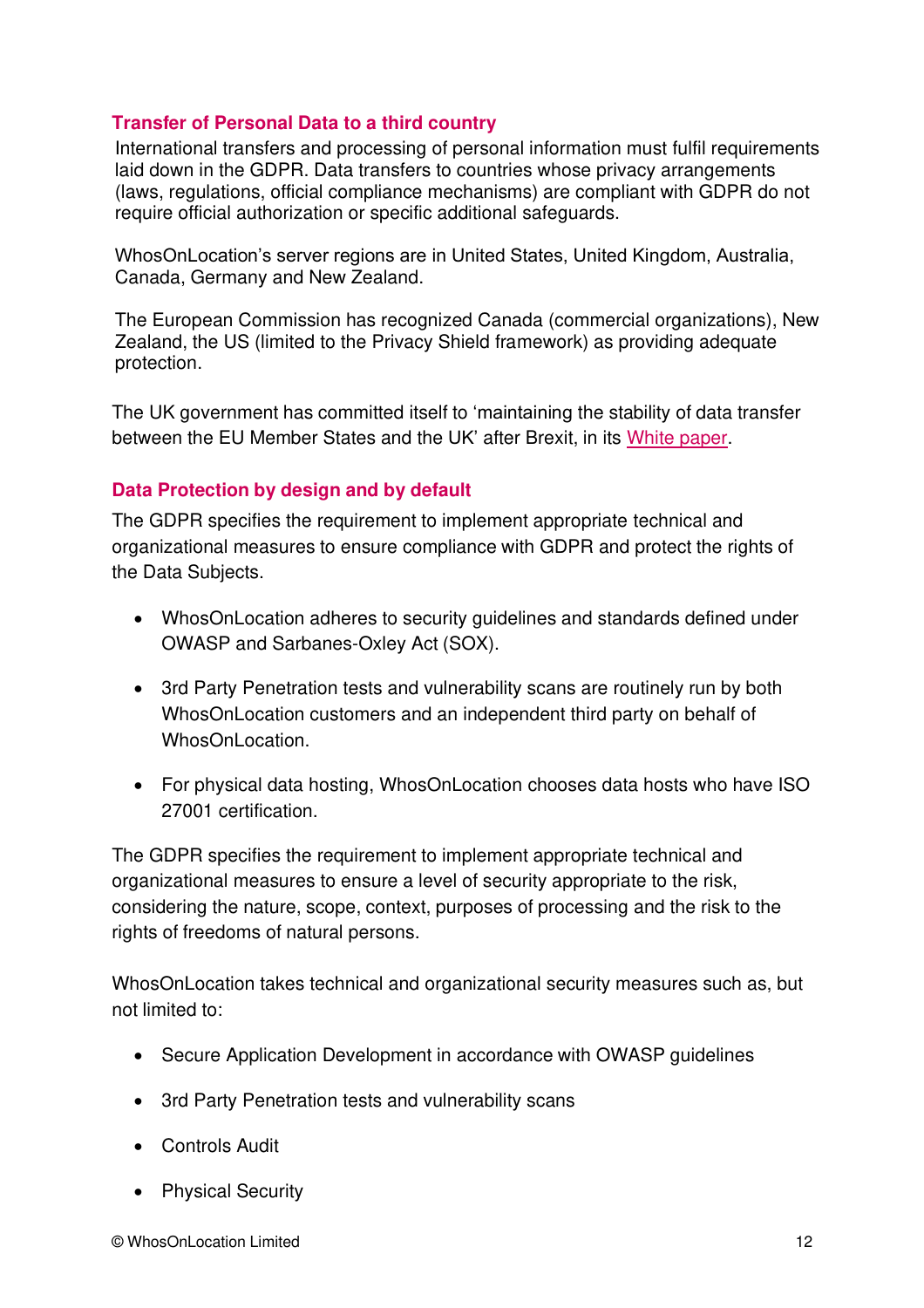- Security awareness training for all WhosOnLocation staff.
- Access Controls
- Password Management System
- Information Security Policies
- Encryption of Data in Transit
- Information Security and Privacy Incident Management
- Staff Vetting
- Human Resource Security
- Event Logging, Alerting, and Auditing
- Media Engagement Strategy
- Contractual Agreements and SLAs
- Hardening of Systems, Network Devices and Applications
- Backup and Restore
- Media Sanitization and Disposal

WhosOnLocation is also implementing an ISO 27001 information security management system (ISMS) and expects to be certified in late 2018 early 2019.

## **Data Protection Officer (DPO)**

The GDPR requires that you appoint a representative in the EU.

WhosOnLocation has appointed a DPO who will be responsible for setting up policies, reviewing Data Protection Impact Assessment reports, monitoring compliance with the GDPR, and all tasks listed in Article 39.

Contact: The Data Protection Officer WhosOnLocation Limited Email: [dpo@whosonlocation.com](mailto:dpo@whosonlocation.com)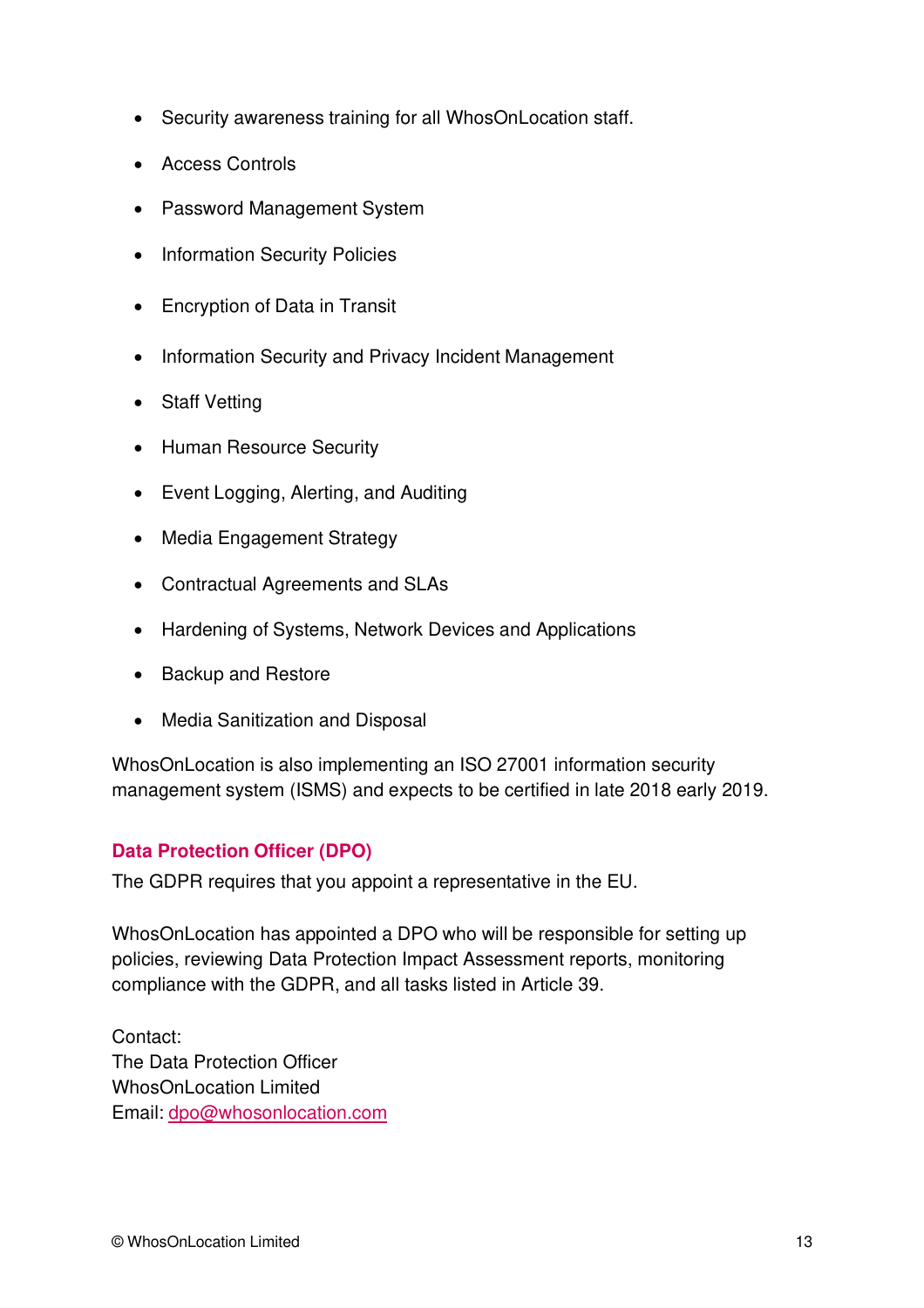# **Data Protection Representative (EU)**

The GDPR specifies under Article 27 that an organization with no establishment in the European Union (EU), but which processes the personal data of data subjects inside the EU, must appoint a Data Protection Representative in the EU to allow data subjects and local data protection authorities to have a relevant contact.

WhosOnLocation Limited, which processes the personal data of individuals in the European Union, in either the role of 'data controller' or 'data processor', has therefore appointed MRI Software Ireland Limited as its EU Data Protection Representative for the purposes of GDPR.

The contact details are:

#### **MRI Software Ireland Limited**

The Diamond Donegal Town Co. Donegal **Donegal** Ireland

If you want to raise a data protection query, or otherwise exercise your rights in respect of your personal data, to our Data Protection Representative, you may do so by:

- sending an email to [dataprivacypractitioner@mrisoftware.com](mailto:dataprivacypractitioner@mrisoftware.com) quoting <WhosOnLocation Limited> in the subject line; or
- by mailing your inquiry to the above address for the attention of <MRI Data Privacy Practitioner>.

On receiving your correspondence, WhosOnLocation Limited is likely to request evidence of your identity to ensure that we are permitted to discuss and disclose information to you.

When mailing inquiries, it is essential that your mark your letters for '**MRI Software Ireland Limited**' and not 'WhosOnLocation Limited', or your inquiry may not reach us. Please refer clearly to WhosOnLocation Limited in your correspondence.

On receiving your correspondence, WhosOnLocation Limited is likely to request evidence of your identity, to ensure your personal data and information connected with it is not provided to anyone other than you.

If you have any concerns over how MRI Software Ireland Limited will handle the personal data that we will require to undertake our services, please contact [dataprivacypractitioner@mrisoftware.com](mailto:dataprivacypractitioner@mrisoftware.com)